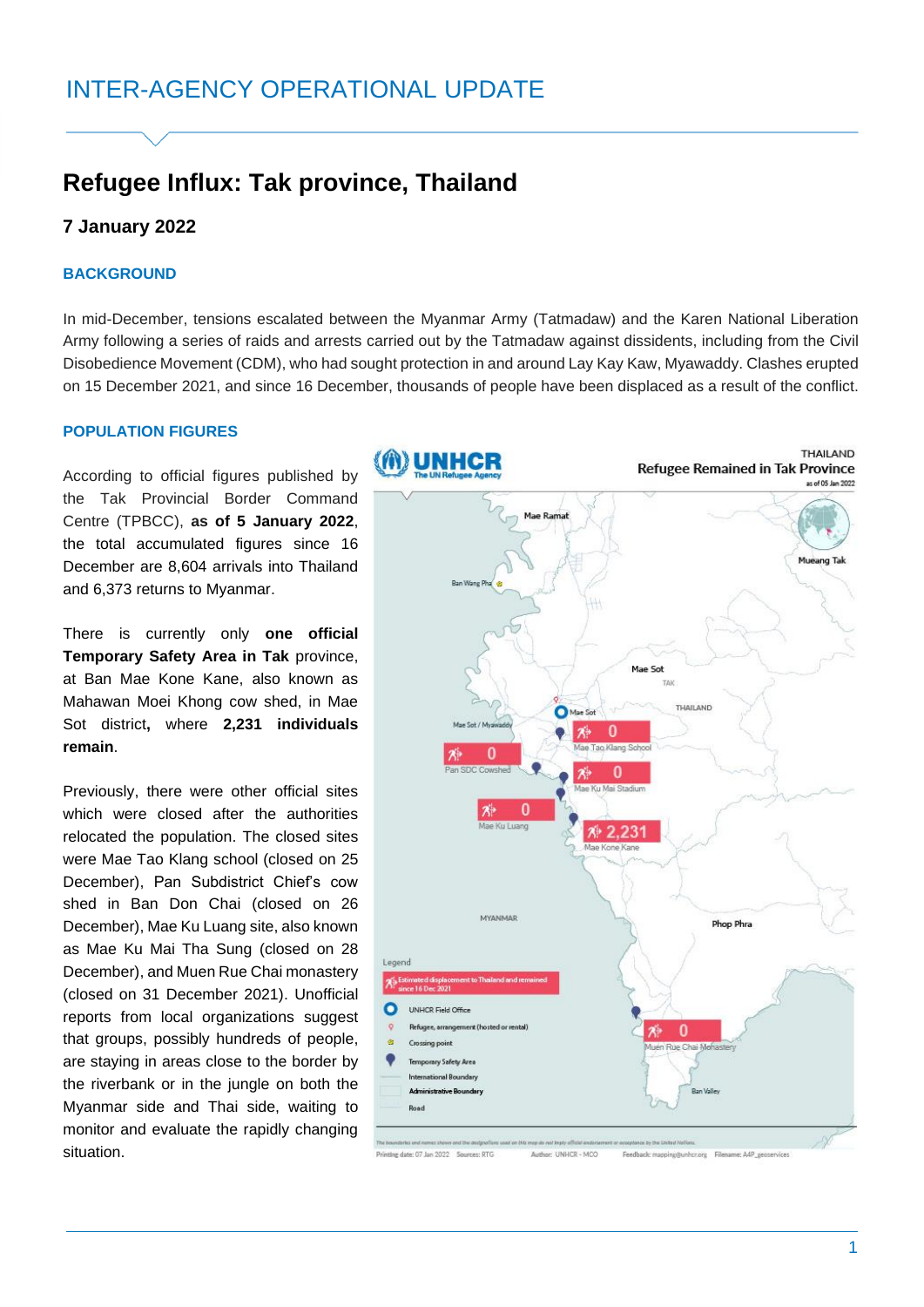## **CURRENT SITUATION**

The situation at the border has been volatile since mid-December. Between 31 December 2021 and 6 January 2022, the TPBCC has reported two incidents of clashes in and nearby Lay Kay Kaw, close to the Thai border. Apart from a group of 185 individuals that crossed into Thailand and entered the Mae Kone Kane site on 3 January 2022, there were no other new arrivals in official records. Over 2,600 individuals left the site in the week between 31 December 2021 and 5 January 2022, despite reports of security incidents in Myanmar.

The position taken by the Royal Thai Government (RTG) and the Royal Thai Army (RTA) is that the presence of refugees is temporary, and the circumstances in Myanmar allow for refugee's return in the near future. However, information gathered by actors on the ground suggests that for many of the remaining refugees in Tak, the situation in Myanmar is not conducive to return in safety and dignity. Some returnees left Thailand only to become internally displaced in Myanmar because of ongoing fighting or their homes were destroyed or looted. According to Myanmar news sources, a woman who had returned to Lay Kay Kaw from a shelter in Thailand was killed by the Tatmadaw's artillery fire in her village on 3 January 2022.

At the time of reporting, access to the temporary safety area has not been granted officially to UNHCR or any I/NGO. As the situation and the stay prolongs, there is growing concern that ad hoc humanitarian assistance, which is currently implemented through local partners and community-based organizations (CBOs), is unsustainable. Furthermore, the condition at the Mae Kone Kane Temporary Safety Area is not suitable for longer stays.

## **HUMANITARIAN RESPONSE**

Inter-sector coordination is led by UNHCR. The Field Inter-Sector Working Group (FISWG) in Mae Sot convenes regular meetings to share updates on the situation and humanitarian assistance by each sector to ensure a coordinated implementation of the response plans to the extent possible and needed. The FISWG has conducted a rapid needs assessment (RNA) remotely and will use the RNA findings to guide targeted humanitarian responses.



UNHCR leads the protection sector. Together with partners, the protection sector is developing protection monitoring tools and is exploring ways to provide psychosocial support and safe space for women and children.



Save the Children (SCI) and Teacher Focus, as education sector leads, are working with local CBOs to distribute assistance. Home-based learning kits and playing kits were prepared.



International Rescue Committee (IRC), health sector lead, has partial access to Mae Kone Kane. Possibility of outbreak of COVID-19 and communicable diseases e.g. measles and acute watery diarrhea (AWD) is a concern given the poor conditions at Mae Kone Kane. Some COVID-19 vaccines have reportedly been administered to the population onsite by the Mae Sot hospital. OPD services and hospital referrals are also available.

**FOOD** 

The Border Consortium (TBC), food sector lead, has shifted from providing boxed meals to providing cooking items to support community kitchens at Mae Kone Kane. TBC is assessing the nutritional needs of the different sub-groups, e.g. babies and elderly, in order to explore supplementary foods, implementation for which would be in conjunction with the health sector.